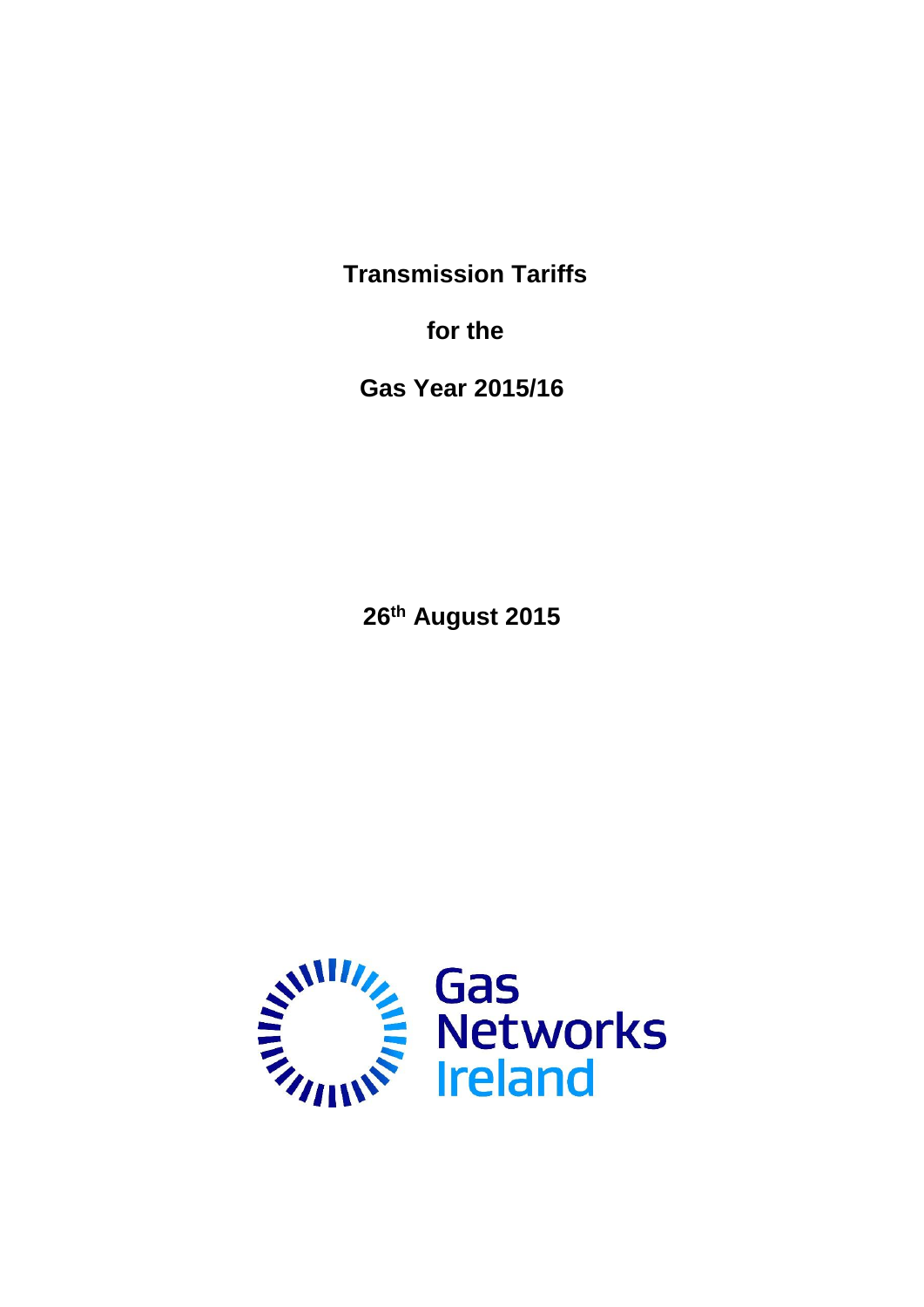## **1. Introduction**

Gas Networks Ireland (GNI) welcomes the opportunity to present its paper to the CER on the Transmission Tariffs for 2015/16. The 2015/16 tariff calculation is based on the CER decision papers CER/15/140 and CER/15/141. The Tariffs for 2015/16, apply the Revenue Control Formulae as outlined in Section 3 and set against the revised forecast system demand for the gas year as outlined in Section 4. The Tariff Model developed as per the CER decision paper CER/15/140 and CER/15/141 then calculates the actual Tariffs for Moffat, Bellanaboy, Inch Production, Inch Storage and Exit.

The calculation of the 2015/16 Transmission tariffs involves a number of steps:

- 1. Updating the CER published 5-Year Revenue Control model to reflect the Incremental OPEX & CAPEX which results in the 2015/16 allowed revenue increasing by  $\epsilon$ 0.07m in 15/16 monies.
- 2. Deriving the GNI allowed revenue through application of the revenue control formulae as determined by the CER for Price Control 3 (PC3).
- 3. Forecasting system demand, specifically:
	- GNI are forecasting that c.19% of Exit Revenues and 20% of Entry Revenues will be generated from Short Term Capacity Products in 2015/16.
- 4. Calculating unit capacity and commodity tariffs based on the required revenue and target revenue in accordance with the CER approved methodology as set out in CER/15/140 and CER/15/141.

The calculations are shown in the appendices.

Separate capacity booking will be required for Inch Storage and Inch Productions. In the event that the capacity bookings are not clear to the Transporter the default will be the Production Entry Tariff.

## **2. Executive Summary**

Applying the Revenue Control Formulae and incorporating updated demand forecasts, results in a nominal tariff decrease of circa -0.4% for Moffat shippers (Exit Capacity plus Moffat Capacity) and a decrease of -2.6% nominal to capacity charges for Inch Storage shippers (Exit Capacity + Inch Storage Capacity) on the 2014/15 tariff's.

The Price Control determines the GNI allowed revenues for a 5-year period. GNI has calculated the 2015/16 revenue in line with the price control decision of November 2012 and the updated revenue profile published by the CER on 21st August 2013 when setting the 2013/14 tariff (ref CER/13/193).

When compared to the previous 2015/16 allowed revenue, the revised 2015/16 allowed revenue for GNI has decreased by  $\epsilon$ 3.14m in 15/16 Monies. This decrease is the net effect following the application of: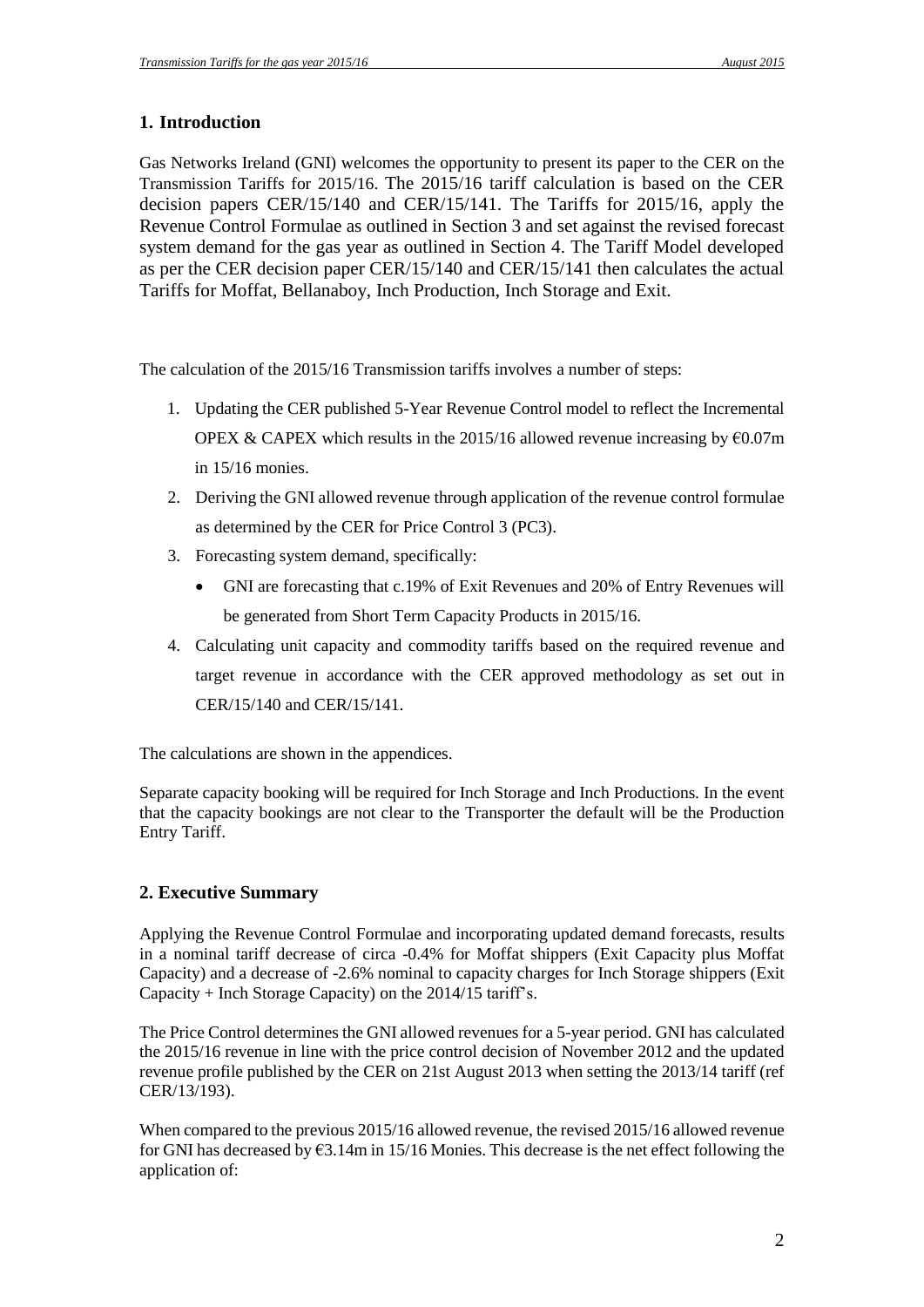- Incremental revenue for additional OPEX in relation to Middleton Compressor Station, the Apprenticeship scheme and Market Assurance amounting to  $c + 60.07$ m
- The 2015/16 allowed revenue has also been adjusted for an increase of  $\epsilon$ 0.98m in Pass-Through costs and an adjustment for revenue over-recovered during 2013/14 (-  $E(4.19m)$  which is now being returned.

The following sections outline the application of the Price Control Formula and discuss the tariff calculation in more detail.

## **3. Allowed Revenue Calculation**

The Revenue Control Formula sets out the parameters for the calculation of the required revenue in a given gas year, in this case gas year 2015/16. The GNI required revenues are adjusted to take account of forecast pass through costs and inflation for 2015/16. The Revenue Control Formula also has a Correction Factor built into it which takes account of the actual revenue (over/under recoveries), inflation and pass through costs for the previous gas year i.e. 2013/14.

GNI have applied these formulae and have made the following assumptions therein;

- Inflation
	- In setting the 2015/16 tariffs, 0.95% inflation was assumed for the time period from April 15 to March  $16<sup>1</sup>$ .
- $\bullet$  Euribor<sup>2</sup>
	- $2013/14$  Euribor of 0.56% which represents an average 12-month rate to May 6<sup>th</sup> 2014.
	- <sup>2014/15</sup> Euribor of 0.35% which represents an average 12-month rate to May 22nd 2015.

Please see Appendix 4 for an explanation of the interest rate multiplier/euribor rates.

The 2015/16 allowed revenues have been further adjusted for the following items:

GNI have included additional OPEX in relation to Middleton Compressor Station, the Apprenticeship Scheme and Market Assurance costs in the Price Control to determine the revised allowed revenues for the 5-year period. As these costs were not approved in the original PC3 decision, GNI have followed the CER guidance per sec. 8.5 of CER/12/196 and made a subsequent application as part of the 2015/16 tariff setting process. GNI has submitted separate submissions relating to these costs.

 $\overline{a}$ <sup>1</sup> The inflation for 2015/16 is estimated to be 0.95% based on figures from the Central Bank.

 $2$  This is used to uplift revenue over/under-recoveries for the 2013/14 tariff year. Revenue overrecoveries up to 103% and under-recoveries attract an interest rate of Euribor + 2%.

Any over-recovery over 103% of allowable revenue attracts an interest rate of Euribor  $+ 4\%$  for Year  $_{L}$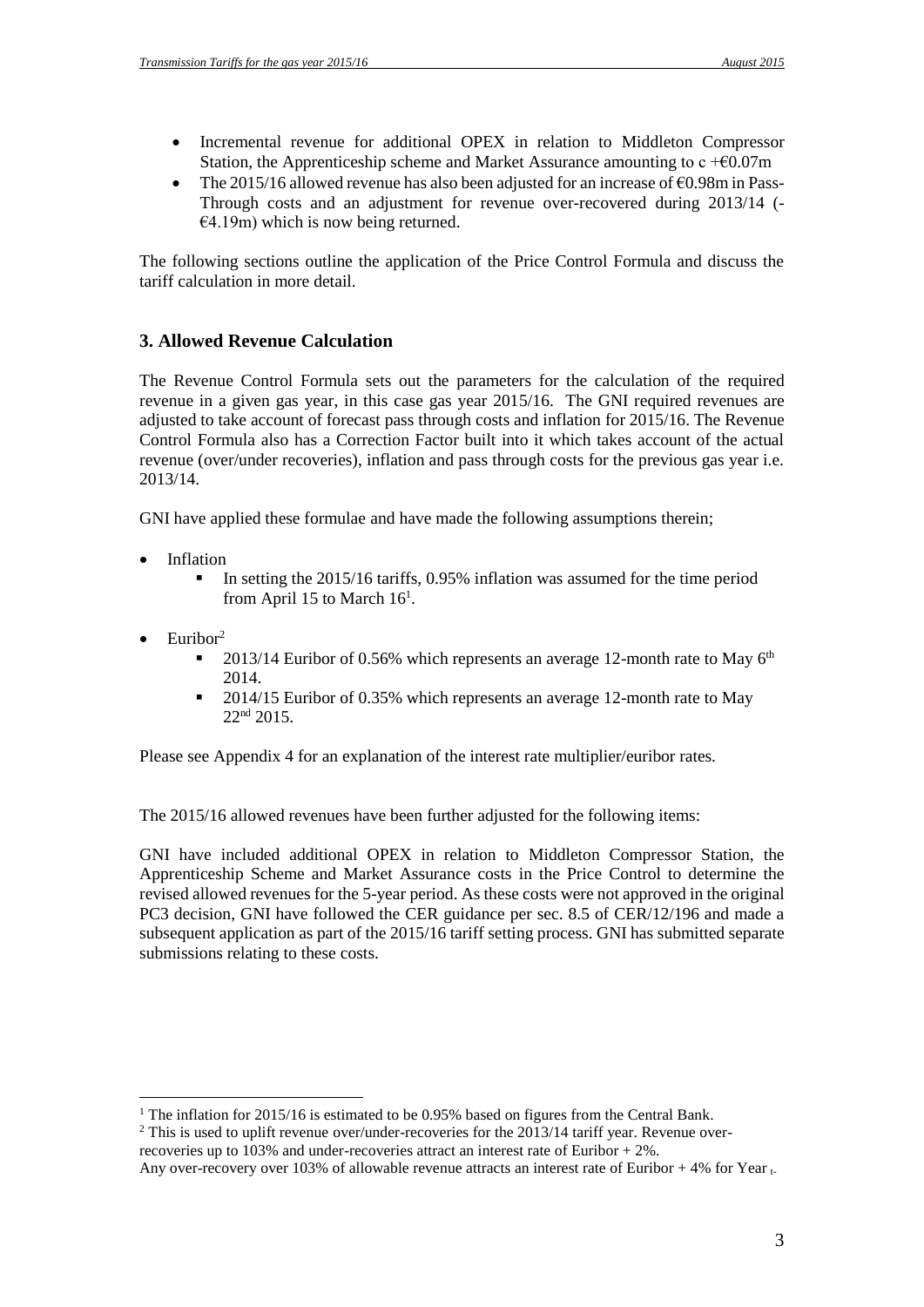#### Evolution of 2015/16 Allowed Revenues and Impact on PC3 Allowed Revenues

As outlined above, GNI have included additional OPEX with the Revenue allowed under the Price Control to determine the revised allowed revenue for 15/16, this is then adjusted for Pass Through Costs and the 13/14 Correction Factor.

#### Forecast for 2015/16 Pass Through Costs

The impact of the forecast 2015/16 pass through costs can be seen in the table below:

| 2015/16 Forecasts                      | (Saving)/Charge |
|----------------------------------------|-----------------|
| (2015/16 monies)                       |                 |
| <b>Pass Through Costs Variance</b>     | €m              |
| Rates *                                | 0.55            |
| <b>CER Lew</b>                         | 0.00            |
| Gaslink                                | 0.55            |
| $CO2**$                                | $-0.11$         |
|                                        |                 |
| Pass Through Costs Difference - Charge | 0.98            |

\*For rates, 50% of the variance between allowed and estimated costs is passed through.

\*\*For CO2, 100% of the variance between the original allowed price and the estimated price is passed through. In year of close out, 100% of the variance between the estimated and actual price is passed through when the actual price is known.

- Pass Through Costs
	- Pass through costs include Rates, CER Levy, scope of work previously carried out by Gaslink and Carbon  $(CO_2)$  Costs
	- The projected carbon costs included for 2015/16 are based on a carbon price of €7.40 per tonne.
	- CER Levy for 15/16 is estimated to be  $E1.37m$ , already allowed in PC3
	- The costs associated with the activities previously carried out by Gaslink are forecast to be  $E2.91$ m.

#### 2013/14 Correction Factor

The correction factor adjusts for differences in revised forecast and actual out turn revenues for the previous period (i.e. 2013/14). As can be seen from the table below, transmission overrecovered revenues in 2013/14 of €3.67m the actual versus out-turn pass-through costs varied by  $\epsilon$ 0.32m which results in an over-recovery of  $\epsilon$ 3.995 after applying the interest rate multiplier this results in an over-recovery of  $E4.19m$  which is offset against the allowed revenue requirement for 2015/16.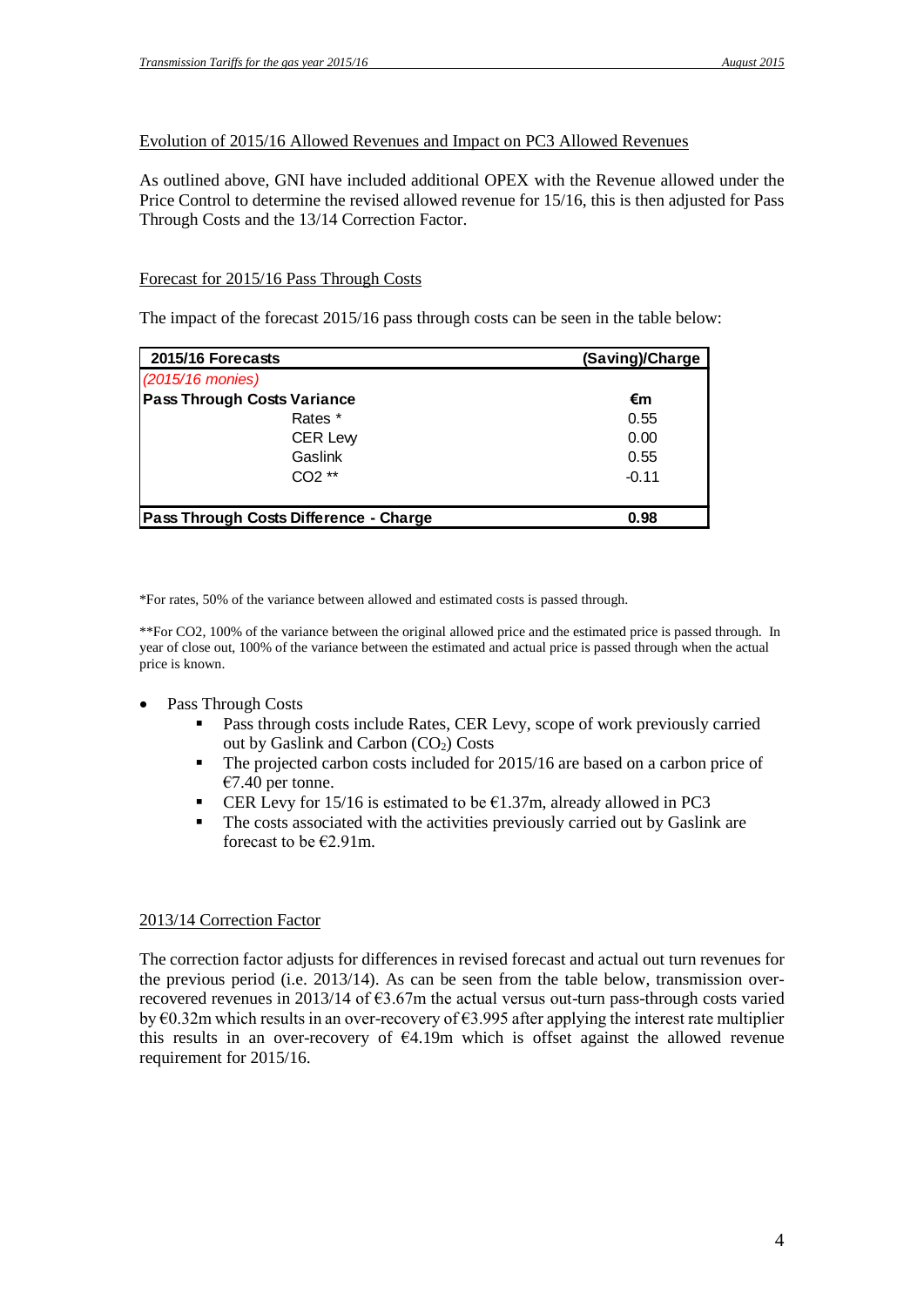| 2013/14 Actual Outturn (Kt-1)                      | €m       |
|----------------------------------------------------|----------|
| <b>Revenue Over Recovery</b>                       | 3.67     |
| <b>Pass Through Costs</b>                          |          |
| Rates - Saving                                     | 0.44     |
| CER Levy - Charge                                  | 0.20     |
| <b>ISO</b> -Saving                                 | 0.20     |
| CO <sub>2</sub> - Charge                           | 0.11     |
| <b>Total Pass Through Costs</b>                    | $-0.32$  |
| Total 2013/14 Adjustment for Excess Revenue & Cost | $-3.995$ |
| Interest Rate Multiplier                           | 1.050    |
| Total Kt-1 Ajustment (2015/16 monies)              | 4.19     |

Please see Appendix 1 for the correction factor calculations i.e. Moffat, Inch and Exit. It is important to note that these K Factor values are combined when calculating the Tariffs for 15/16 as we move towards one revenue forecast.

GNI are forecasting a significant over-recovery for the 14/15 gas year primarily as a result of increased capacity bookings at Moffat. In order to stabilise the movements in tariffs, given the estimated amount of projected over-recovery, there is a requirement that the 14/15 over recovery will be given back over both 16/17 and 17/18 gas years.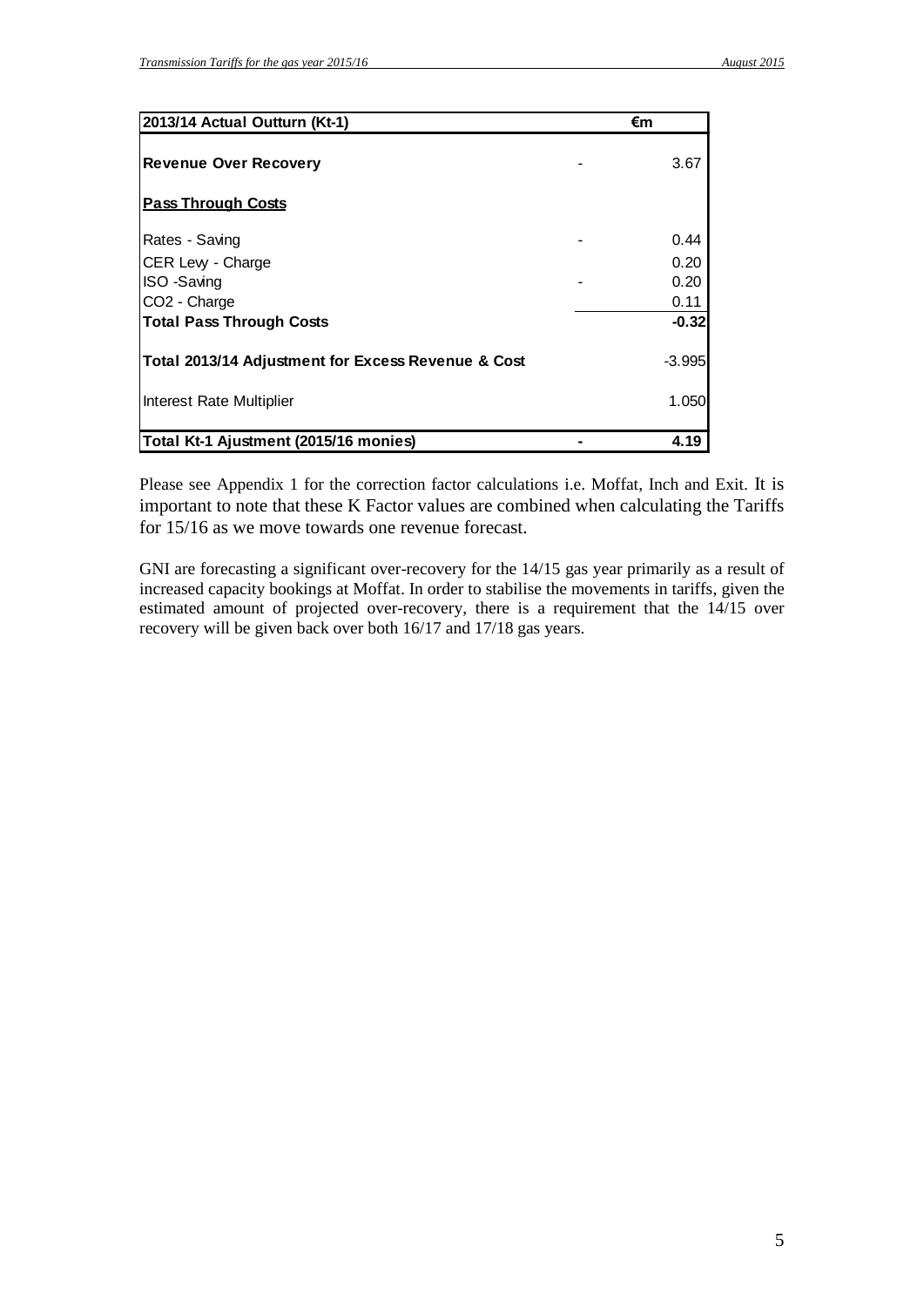#### Revenue Summary

The revenues derived from applying the Revenue Control Formula are as follows:

Table 3.1

| 2015/16 REVENUE CONTROL | <b>Revenue</b>                      |                    |                   |  |
|-------------------------|-------------------------------------|--------------------|-------------------|--|
| <b>Revenue Summary</b>  | <b>Original Required</b><br>Revenue | Control<br>Formula | <b>Difference</b> |  |
| (2015/16 monies)        | €m                                  | €m                 | €m                |  |
| Moffat                  | 61.11                               | 59.88              | $-1.23$           |  |
| Inch                    | 1.97                                | 1.98               | 0.02              |  |
| Exit                    | 130.99                              | 128.99             | $-2.00$           |  |
| Total Revenue Allowed   | 194.07                              | 190.85             | $-3.22$           |  |

\*Please note that the original revenue requirement column also includes incremental opex and capex allowances.

Please see Appendix 2 for the Revenue Control Formula calculations.

At a total level the impact of the correction factor (Kt-1) adjustments and the revised forecast pass through costs for 2015/16 on the Revenue Requirement comes to  $(\text{\textsterling}3.22\text{m})$ . The detail can be seen in the table below.

| <b>Total Revenue Summary</b>               |         |
|--------------------------------------------|---------|
| Values in 2015/16 monies                   | €m      |
| <b>GNI Allowed Required Revenue</b>        | 194.00  |
| Plus: OPEX & CAPEX adjustments             | 0.07    |
|                                            | 194.07  |
| Revenue Control Formula Adjustments        |         |
| Pass Through Costs Forecast Charge 2015/16 | 0.98    |
| 2013/14 Correction Factor (Kt-1)           | $-4.19$ |
| Total Revenue Control Formula Adjustments  | $-3.22$ |
| Final 2015/16 Required Revenue             | 190.85  |

## **4. Revised Capacity**

The Capacity projected for 2015/16 assumes a mix of both firm and short term capacity products. It is expected that a significant amount of short-term capacity will be utilised in 2015/16 and these bookings are equivalent to c.20% of the revenue at the Entry Points and c.19% of the revenue at the Exit systems.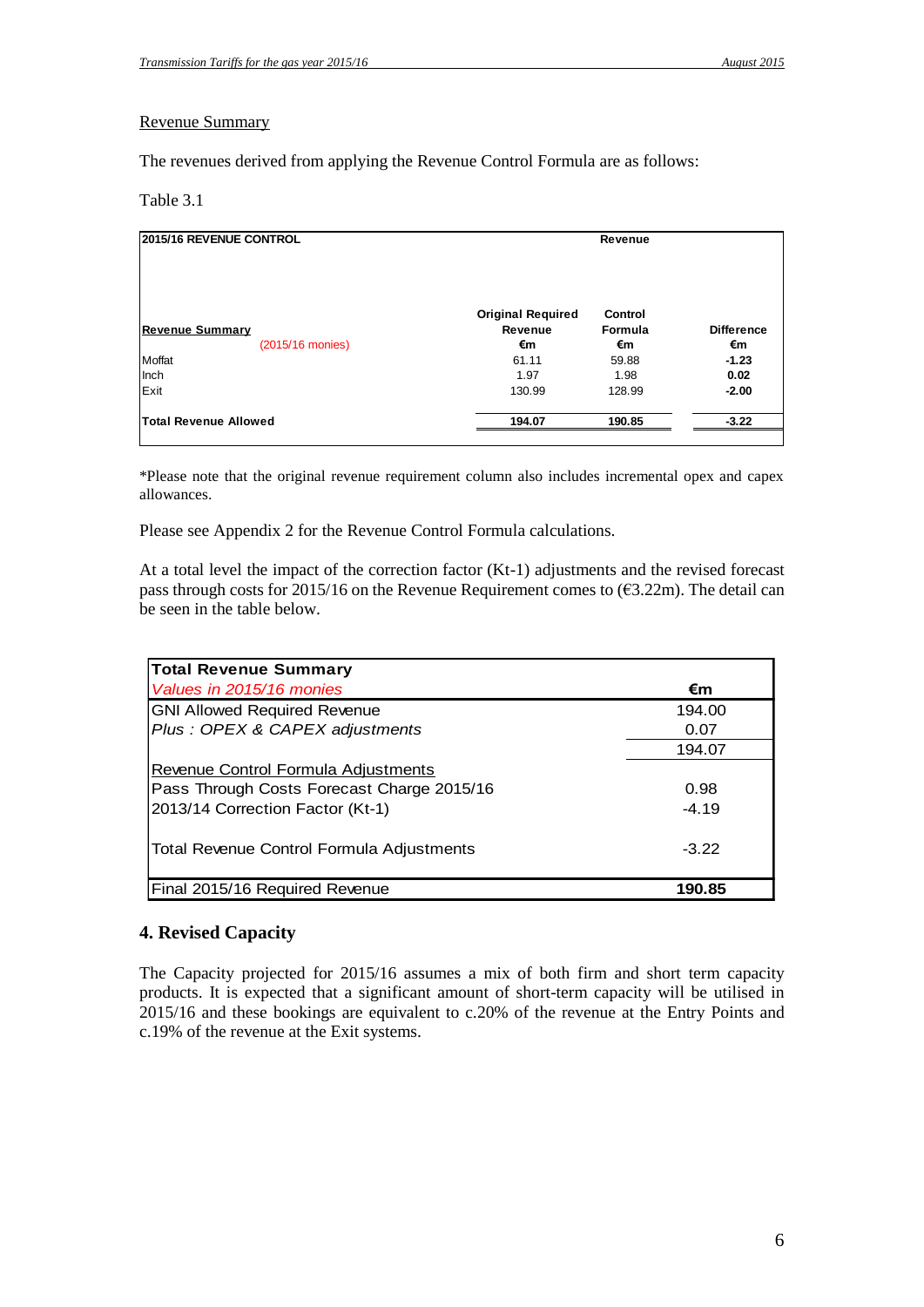#### *Forecast Capacity for 15/16*

The forecast Capacity figures are shown in table 4.1 below.

| ×<br>۰.<br>×<br>۹ |  |
|-------------------|--|
|-------------------|--|

| <b>Capacity Bookings</b>   |            | 2014/15<br>Tariff<br>Forecast | 2015/16<br>Revised<br>PC <sub>3</sub><br><b>Forecast Forecast</b> |        | 2015/16<br>% Change<br>v's 2014/15 | 2015/16<br>% Change<br>v's Original |
|----------------------------|------------|-------------------------------|-------------------------------------------------------------------|--------|------------------------------------|-------------------------------------|
| <b>Exit Bookings</b>       | GWh        | 267.77                        | 223.77                                                            | 267.09 | $-0.3%$                            | 19.4%                               |
| Inch Production            | GWh        | 31.91                         | 31.70                                                             | 3.99   | <b>NA</b>                          | <b>NA</b>                           |
| Inch Storage               | GWh        | <b>NA</b>                     | NА                                                                | 26.26  | <b>NA</b>                          | <b>NA</b>                           |
| Moffat Bookings            | GWh        | 138.41                        | 164.78                                                            | 124.37 | $-10.1%$                           | $-24.5%$                            |
| <b>Bellanaboy Bookings</b> | <b>GWh</b> | <b>NA</b>                     | <b>NA</b>                                                         | 50.26  | <b>NA</b>                          | <b>NA</b>                           |

The numbers outlined in table 4.1 are based on the following assumptions:

It is assumed that most DM and LDM shippers will continue to optimize their capacity booking between a combination of annual, monthly and daily products. And the NDM sector will continue to book for a 1-in-50 peak day.

15/16 annual Moffat capacity is 10.1% lower than 2014/15 forecasts due to the effect of Bellanaboy. It is assumed that Moffat Shippers will optimise their bookings and continue to rely on trades at Entry.

Inch Entry Bookings are based on details provided by Kinsale Energy. The numbers in this table for 14/15 represent storage and production combined.

Separate capacity booking will be required for Inch Storage and Inch Production. In the event that the capacity bookings are not clear the default will be the Production Entry Tariff.

Bellanaboy Entry assumed to commence in 2015/16. The estimate of capacity bookings for 15/16 is forecast at 50.26 as per the table above.

Note that the 2015/16 Revised Forecast demands are a mix of both annual and short-term capacities: The short-term capacity forecasted is converted into an annual equivalent value based on the month in which it is expected to arise and the relevant multiplier in that month.

Please see Appendix 3 for the underlying demand assumptions used in formulating the projected capacity bookings for gas year 2015/16.

#### **5. Transmission Tariff for 2015/16**

The 2015/16 tariff calculation is based on the CER decision papers CER/15/140 and CER/15/141. The Tariffs for 2015/16, apply the Revenue Control Formulae as outlined in Section 3 and set against the revised forecast system demand for the gas year as outlined in Section 4. The Tariff Model developed as per the CER decision paper CER/15/140 and CER/15/141 then calculates the actual Tariffs for Moffat, Bellanaboy, Inch Production, Inch Storage and Exit.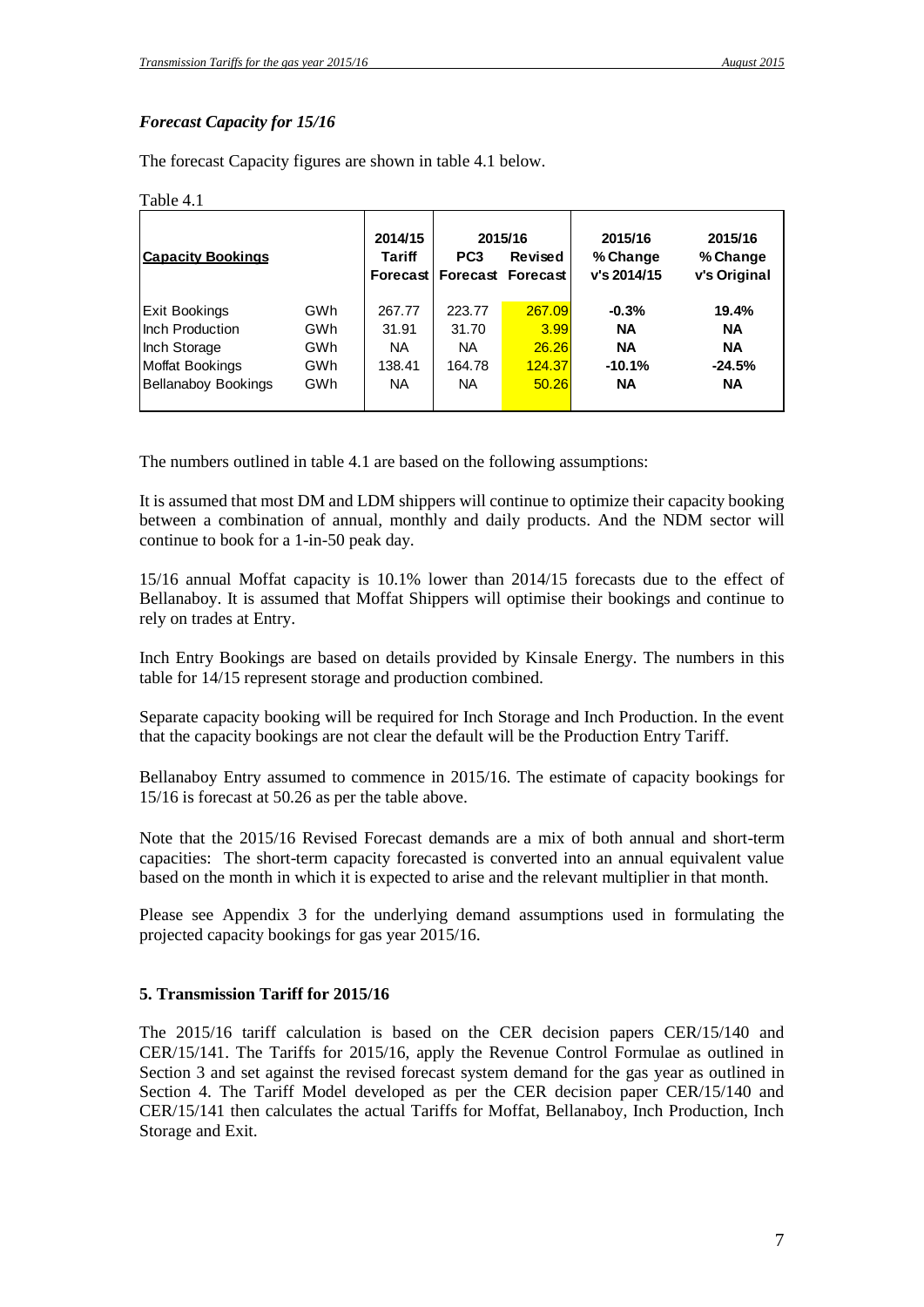The primary tariff for Inch is  $\epsilon$ 53.058  $\epsilon$ /MWh which is equal to the simple average cost of all paths from the Inch Storage Entry multiplied by 33%, i.e., the percentage of the required revenue being recovered from entry.

The table below outlines the resultant tariffs by applying this approach and states the change in tariffs that a Shipper would incur.

|                                                         |                        |                  |                | <b>Published Tariffs</b> | % Change       |
|---------------------------------------------------------|------------------------|------------------|----------------|--------------------------|----------------|
|                                                         | $\epsilon$             | $(15/16$ Monies) | 2013/14 Tariff | 2014/15 Tariff           | <b>Nominal</b> |
| Exit                                                    | 2015/16 Tariff         |                  | €              | $\epsilon$               | from 14/15     |
| capacity                                                | 430.882                | per peak day MWh | 509.093        | 443.036                  | $-2.7%$        |
| commodity                                               | 0.267                  | per MWh          | 0.268          | 0.275                    | $-2.9%$        |
| <b>Moffat Entry</b>                                     |                        |                  |                |                          |                |
| capacity                                                | 367.786                | per peak day MWh | 355.325        | 358,577                  | 2.6%           |
| commodity                                               | 0.118                  | per MWh          | 0.132          | 0.157                    | $-25.2%$       |
| <b>Bellnaboy Entry</b>                                  |                        |                  |                |                          |                |
| capacity                                                | 617.996                | per peak day MWh | <b>NA</b>      | NA                       |                |
| commodity                                               | 0.118                  | per MWh          | <b>NA</b>      | NA                       |                |
| <b>Inch Storage Entry</b>                               |                        |                  |                |                          |                |
| capacity                                                | 53.058                 | per peak day MWh | 45.717         | 53.604                   | $-1.0%$        |
| commodity                                               | 0.118                  | per MWh          | 0.047          | 0.034                    | 247.7%         |
| <b>Inch Production Entry</b>                            |                        |                  |                |                          |                |
| capacity                                                | 164.186                | per peak day MWh | 45.717         | 53.604                   | 206.3%         |
| commodity                                               | 0.118                  | per MWh          | 0.047          | 0.034                    | 247.7%         |
| <b>Illustrative Transmission Transportation Costs</b>   |                        |                  |                |                          |                |
|                                                         | $\underline{\epsilon}$ |                  | €              | $\epsilon$               |                |
| Transmission Transportation Cost of UK Gas              |                        |                  |                |                          |                |
| capacity                                                | 798.668                | per peak day MWh | 864.418        | 801.612                  | $-0.4%$        |
| commodity                                               | 0.385                  | per MWh          | 0.400          | 0.433                    | $-11.0%$       |
| Transmission Transportation Cost of Bellnaboy Gas       | 1,048.878              | per peak day MWh | <b>NA</b>      | NA                       |                |
|                                                         | 0.385                  | per MWh          | <b>NA</b>      | NA                       |                |
| Transmission Transportation Cost of Inch Storage Gas    |                        |                  |                |                          |                |
| capacity                                                | 483.940                | per peak day MWh | 554.810        | 496.639                  | $-2.6%$        |
| commodity                                               | 0.385                  | per MWh          | 0.315          | 0.309                    | 24.5%          |
| Transmission Transportation Cost of Inch Production Gas |                        |                  |                |                          |                |
| capacity                                                | 595.068                | per peak day MWh | 554.810        | 496.639                  | 20%            |
| commodity                                               | 0.385                  | per MWh          | 0.315          | 0.309                    | 25%            |

As can be seen above this will result in a decrease of circa -0.4% nominal to capacity charges for Moffat shippers (Exit Capacity plus Moffat Capacity) and a decrease of -2.6% nominal to capacity charges for Inch Storage shippers (Exit Capacity + Inch Storage Capacity) on the 2014/15 tariff's.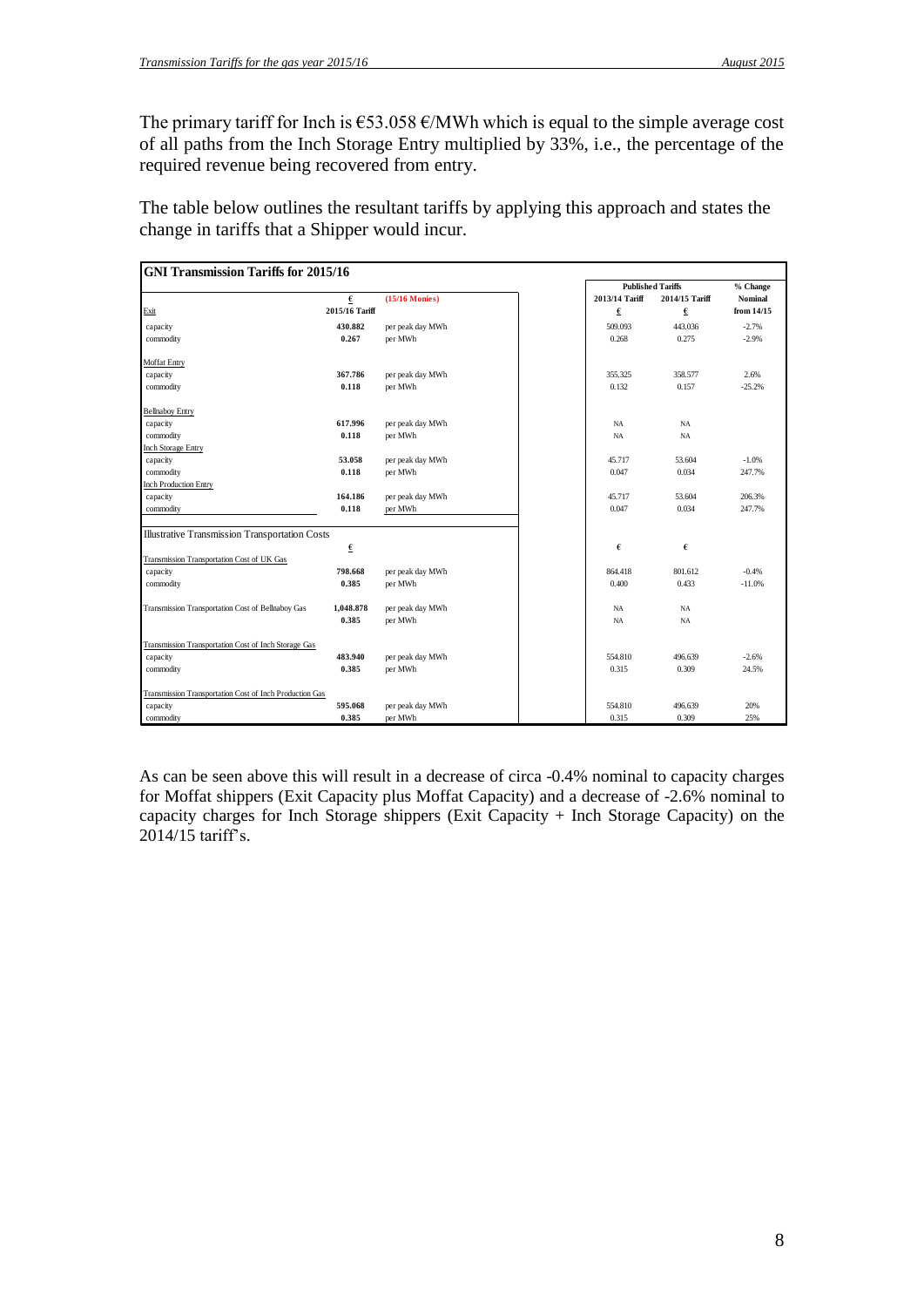# **APPENDIX 1: Correction Factor Calculations<sup>3</sup>**

## **Moffat**

| <b>CALCULATION OF KICt-1</b>                                                                                                                                                              |                                       |                                                       |          |
|-------------------------------------------------------------------------------------------------------------------------------------------------------------------------------------------|---------------------------------------|-------------------------------------------------------|----------|
| $KIC_{t-1} = \{ (RIC_{t-1} + (0.5^{\circ}UICF_{t-1}))^* (1 + HICPA_{t-1}/1 + HICPR_{t-1}) - PICA_{t-1} - (AICR_{t-1} + (0.5^{\circ}UICA_{t-1})) \}^*(1 + (I_t/100)^*(1 + (I_{t-1}/100)))$ |                                       |                                                       |          |
| <b>Description</b>                                                                                                                                                                        |                                       | Formula Ref                                           | Value    |
| Allowed Revenue period t-1                                                                                                                                                                | Year t-1 Monies                       | $RICt-1$                                              | 65.08    |
| Forecast Other Revenue from IC in period t-1                                                                                                                                              | Year t-1 Monies                       | $0.5*UICFt-1$                                         | 0.00     |
| Actual Inflation t-1                                                                                                                                                                      |                                       | HICPAt-1                                              | 3.12%    |
| Allowed Inflation t-1                                                                                                                                                                     |                                       | HICPRt-1                                              | 4.05%    |
| <b>Calculation - Revenue * Inflation</b>                                                                                                                                                  |                                       | (RICt-1 + (0.5*UICFt-1)) * (1+ HICPAt-1 /1+ HICPRt-1) | 64.50    |
| Expected pass-through costs less Actual (100%)                                                                                                                                            | Year t-1 Monies                       | $PICAt-1$                                             | $-0.10$  |
| Expected pass-through costs less Actual (50%)                                                                                                                                             | Year t-1 Monies                       | $PICAt-1$                                             | 0.31     |
| Actual Revenue Recovered in period t-1                                                                                                                                                    | Year t-1 Monies                       | $AICRt-1$                                             | 65.68    |
| Actual Other Revenue from IC in period t-1                                                                                                                                                | Year t-1 Monies                       | $0.5*UICAt-1$                                         | 0.00     |
| <b>Calculation - Actual Revenue</b>                                                                                                                                                       | $PICAt-1 - (AICRt-1 + (0.5*UICAt-1))$ |                                                       | $-65.89$ |
| Actual Revenue Recovered Vs Allowed                                                                                                                                                       |                                       |                                                       | 101%     |
| Euribor Rate period t                                                                                                                                                                     |                                       | It                                                    | 2.35%    |
| Euribor Rate period t-1                                                                                                                                                                   |                                       | $It-1$                                                | 2.56%    |
| <b>Correction Factor period t-1</b>                                                                                                                                                       | Year $t+1$ Monies                     | $KICt-1$                                              | -1.46    |

#### **Inch**

 $\overline{a}$ 

| <b>CALCULATION OF KINCHt-1</b>                                                                                                                                                                                                                                               |                 |                                                           |          |
|------------------------------------------------------------------------------------------------------------------------------------------------------------------------------------------------------------------------------------------------------------------------------|-----------------|-----------------------------------------------------------|----------|
| KINCH <sub>t-1</sub> = { (RINCH <sub>t-1</sub> + (0.5*UINCHF <sub>t-1</sub> )) * (1+ HICPA <sub>t-1</sub> /1+ HICPR <sub>t-1</sub> ) - PINCHA <sub>t-1</sub> - (AINCHR <sub>t-1</sub> + (0.5*UINCHA <sub>t-1</sub> )) }*(1+(I <sub>t</sub> /100)*(1+(I <sub>t-1</sub> /100)) |                 |                                                           |          |
|                                                                                                                                                                                                                                                                              |                 |                                                           |          |
| <b>Description</b>                                                                                                                                                                                                                                                           |                 | Formula Ref                                               | Value    |
| Allowed Revenue period t-1                                                                                                                                                                                                                                                   | Year t-1 Monies | RINCHt-1                                                  | 1.95     |
| Forecast Other Revenue in period t-1                                                                                                                                                                                                                                         | Year t-1 Monies | 0.5*UINCHFt-1                                             | 0.00     |
| Actual Inflation t-1                                                                                                                                                                                                                                                         |                 | HICPAt-1                                                  | 3.12%    |
| Allowed Inflation t-1                                                                                                                                                                                                                                                        |                 | HICPRt-1                                                  | 4.05%    |
| Calculation - Revenue * Inflation                                                                                                                                                                                                                                            |                 | (RINCHt-1 + (0.5*UINCHFt-1)) * (1+ HICPAt-1 /1+ HICPRt-1) | 1.93     |
| Expected pass-through costs less Actual (100%)                                                                                                                                                                                                                               | Year t-1 Monies | PINCHAt-1                                                 | $-0.008$ |
| Expected pass-through costs less Actual (50%)                                                                                                                                                                                                                                | Year t-1 Monies | PINCHAt-1                                                 | $-0.025$ |
| Actual Revenue Recovered in period t-1                                                                                                                                                                                                                                       | Year t-1 Monies | AINCHRt-1                                                 | 1.93     |
| Actual Other Revenue from IC in period t-1                                                                                                                                                                                                                                   | Year t-1 Monies | $0.5$ *UINCHAt-1                                          | 0.00     |
| Calculation - Actual Revenue                                                                                                                                                                                                                                                 |                 | $PINCHAt-1 - (AINCHRt-1 + (0.5*UINCHAt-1))$               | $-1.89$  |
| Actual Revenue Recovered Vs Allowed                                                                                                                                                                                                                                          |                 |                                                           | 98.8%    |
| Euribor Rate period t                                                                                                                                                                                                                                                        |                 | lt                                                        | 2.35%    |
| Euribor Rate period t-1                                                                                                                                                                                                                                                      |                 | $It-1$                                                    | 2.56%    |
| Correction Factor period t-1                                                                                                                                                                                                                                                 | Year t+1 Monies | KINCHt-1                                                  | 0.04     |

 $3$  Note: Terminology in tables is a per Transmission Submission during PC3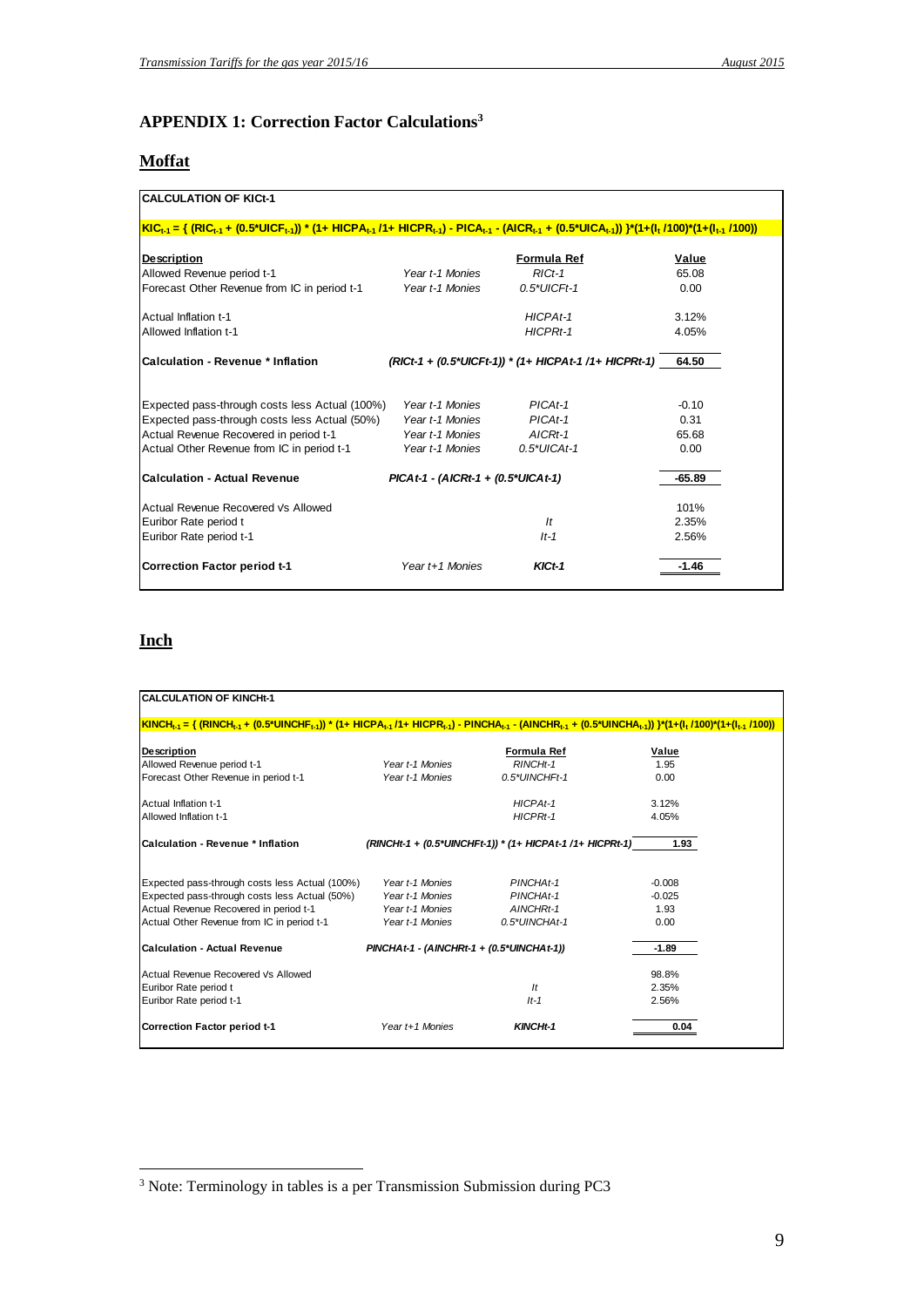## **Exit**

| <b>CALCULATION OF KEXITt-1</b>                                                                                                                                                                |                                           |                                                           |           |
|-----------------------------------------------------------------------------------------------------------------------------------------------------------------------------------------------|-------------------------------------------|-----------------------------------------------------------|-----------|
| $ KEXIT_{k1} = \{ (REXIT_{k1} + 0.5^*UEXITF_{k1})^*(1 + (HICPA_{k1}/100)/1 + (HICPR_{k1}/100)) - PEXITA_{k1} - (AEXITR_{k1} + (0.5^*UEXITA_{k1})) \}^*(1 + (I_{k1}/100))^*(1 + (I_{k1}/100))$ |                                           |                                                           |           |
| <b>Description</b>                                                                                                                                                                            |                                           | Formula Ref                                               | Value     |
| Allowed Revenue period t-1                                                                                                                                                                    | Year t-1 Monies                           | REXIT <sub>t-1</sub>                                      | 150.75858 |
| Forecast Other Revenue in period t-1                                                                                                                                                          | Year t-1 Monies                           | 0.5*UEXITFt-1                                             | 0.00      |
| Actual Inflation t-1                                                                                                                                                                          |                                           | HICPAt-1                                                  | 3.12164%  |
| Allowed Inflation t-1                                                                                                                                                                         |                                           | HICPRt-1                                                  | 4.05%     |
| Calculation - Revenue * Inflation                                                                                                                                                             |                                           | (REXITt-1 + (0.5*UEXITFt-1)) * (1+ HICPAt-1 /1+ HICPRt-1) | 149.41784 |
| Expected pass-through costs less Actual (100%)                                                                                                                                                | Year t-1 Monies                           | PEXITAt-1                                                 | $-0.01$   |
| Expected pass-through costs less Actual (50%)                                                                                                                                                 | Year t-1 Monies                           | PEXITAt-1                                                 | 0.16      |
| Actual Revenue Recovered in period t-1                                                                                                                                                        | Year t-1 Monies                           | AEXITRt-1                                                 | 151.91    |
| Actual Other Revenue from IC in period t-1                                                                                                                                                    | Year t-1 Monies                           | $0.5*UEXITAt-1$                                           | 0.00      |
| Calculation - Actual Revenue                                                                                                                                                                  | PEXITAt-1 - (AEXITRt-1 + (0.5*UEXITAt-1)) |                                                           | $-152.06$ |
| Actual Revenue Recovered Vs Allowed                                                                                                                                                           |                                           |                                                           | 101%      |
| Euribor Rate period t                                                                                                                                                                         |                                           | It                                                        | 2.35%     |
| Euribor Rate period t-1                                                                                                                                                                       |                                           | $It-1$                                                    | 2.56%     |
| <b>Correction Factor period t-1</b>                                                                                                                                                           | Year t+1 Monies                           | <b>KEXITt-1</b>                                           | $-2.77$   |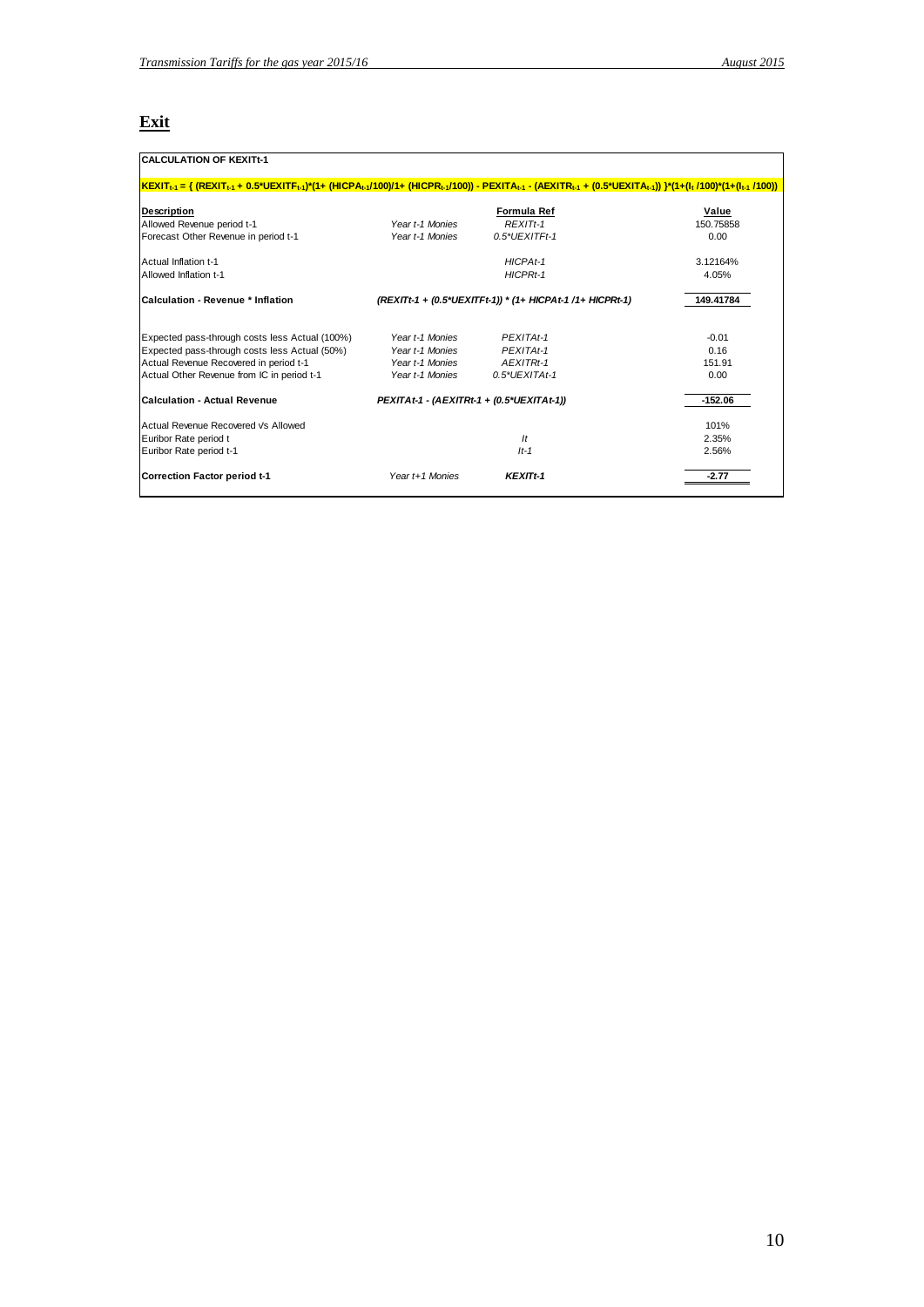## **APPENDIX 2: Revenue Control Formula Calculations<sup>4</sup>**

| IINTERCONNECTOR                                                 | Revenue Allowed in year t+1    |                             |                       |
|-----------------------------------------------------------------|--------------------------------|-----------------------------|-----------------------|
| <b>Description</b>                                              |                                | Formula Ref                 | Value                 |
| Inflation                                                       |                                | <b>HICPDj</b>               | 3.79%                 |
| Allowed Revenue for period t+1                                  | 10/11 Monies                   | $BICt+1$                    | 58.88                 |
| <b>Calculation - Inflated Allowable Revenue</b>                 | $\{(1+(HICPj/100))^* BICt+1\}$ |                             | 61.11                 |
| Forecast less Allowable pass through costs (50%)                | $Yr t + 1$ Monies              | $PICFt+1$                   | 0.33                  |
| Forecast less Allowable pass through costs (100%) Yr t+1 Monies |                                | $PICFt+2$                   | $-0.09$               |
| <b>Correction Factor Kt-1</b>                                   | $Yr t + 1$ Monies              | $KICt-1$                    | $-1.46$               |
| Forecast Other Revenue in period t+1                            | $Yr + 1$ Monies                | $0.5^*$ UICFt               | 0.00                  |
| Allowable Revenue to be Recovered in year t+1                   |                                |                             | 59.88                 |
|                                                                 |                                |                             |                       |
| <b>IINCH</b>                                                    | Revenue Allowed in year t+1    |                             |                       |
| <b>Description</b>                                              |                                | <b>Formula Ref</b>          | Value                 |
| Inflation                                                       |                                | <b>HICPDi</b>               | 3.79%                 |
| Allowed Revenue for period t+1                                  | 10/11 Monies                   | $BINCHt+1$                  | 1.89                  |
| <b>Calculation - Inflated Allowable Revenue</b>                 | {(1+(HICPj /100))* BINCHt+1}   |                             | 1.97                  |
| Forecast less Allowable pass through costs (50%)                | $Yr t + 1$ Monies              | $PINCHFit+1$                | 0.00                  |
| Forecast less Allowable pass through costs (100%) Yr t+1 Monies |                                | PINCHFt+2                   | $-0.02$               |
| <b>Correction Factor Kt-1</b>                                   | $Yr$ t+1 Monies                | KINCHt-1                    | 0.04                  |
| Forecast Other Revenue in period t+1                            | $Yr t + 1$ Monies              | $0.5^*$ UICFt               | 0.00                  |
| Allowable Revenue to be Recovered in year t+1                   |                                |                             | 1.98                  |
| <b>EXIT</b>                                                     | Revenue Allowed in year t+1    |                             |                       |
|                                                                 |                                |                             |                       |
| <b>Description</b><br>Inflation                                 |                                | Formula Ref                 | <u>Value</u><br>3.79% |
| Allowed Revenue for period t+1                                  | 10/11 Monies                   | <b>HICPDj</b><br>$BFXITt+1$ | 126.21                |
|                                                                 |                                |                             |                       |
| <b>Calculation - Inflated Allowable Revenue</b>                 | {(1+(HICPj /100))* BICt+1}     |                             | 130.99                |
| Forecast less Allowable pass through costs (50%)                | $Yr t + 1$ Monies              | PEXITt+1                    | 0.22                  |
| Forecast less Allowable pass through costs (100%)               | $Yr$ t+1 Monies                | $PEXITt+1$                  | 0.55                  |
| <b>Correction Factor Kt-1</b>                                   | $Yr$ t+1 Monies                | KEXITt-1                    | $-2.77$               |
| Forecast Other Revenue in period t+1                            | Yr t+1 Monies                  | 0.5*UEXITFt                 | 0.00                  |
| Allowable Revenue to be Recovered in year t+1                   |                                |                             | 128.99                |
|                                                                 |                                |                             |                       |
|                                                                 |                                |                             |                       |

 $\overline{a}$ 

<sup>&</sup>lt;sup>4</sup> Note: Terminology in tables is a per Transmission Submission during PC3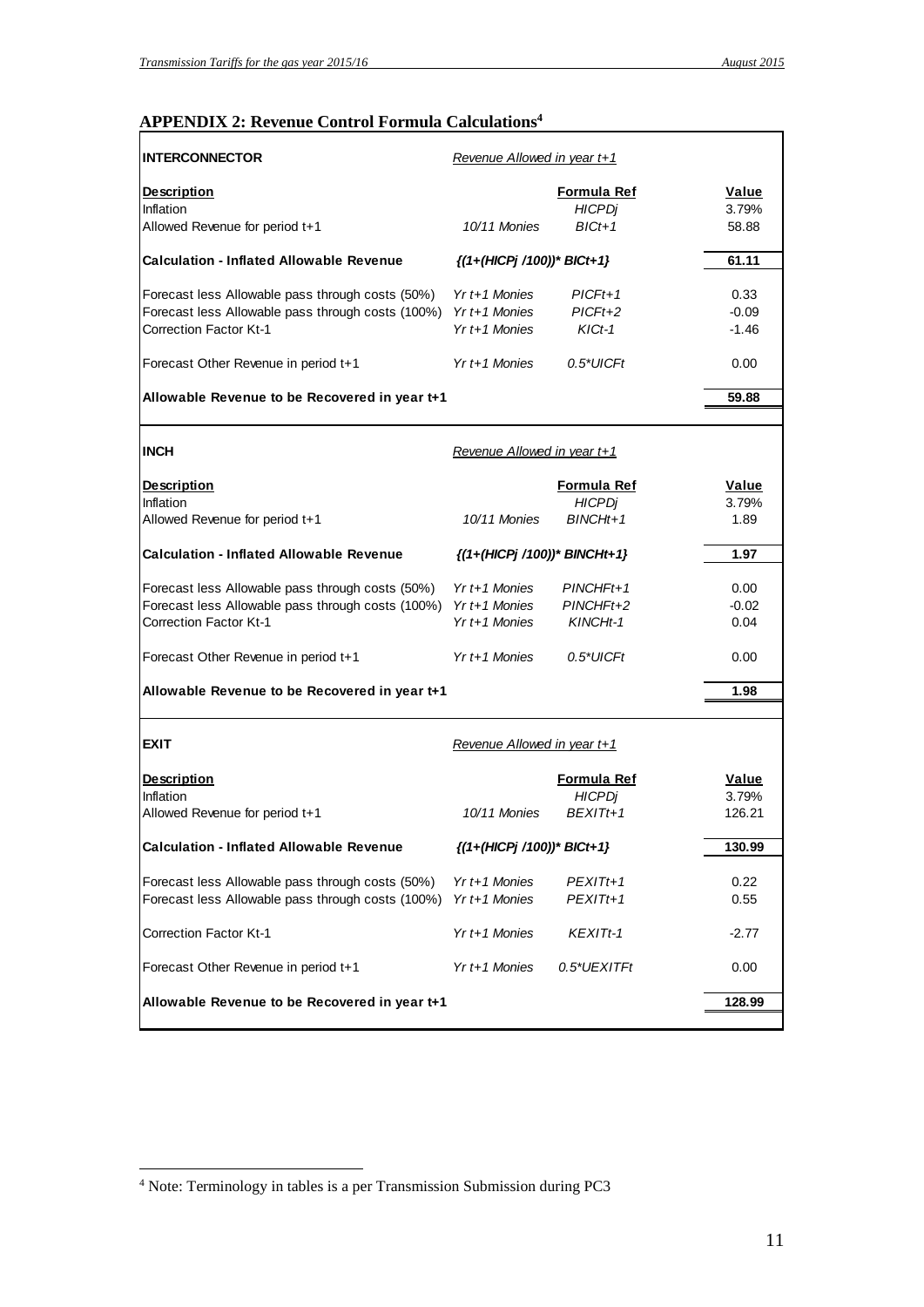### **APPENDIX 3: Assumptions Used in Formulating the 2015/16 Commodity Forecast**

The main assumptions used in formulating the Entry/Exit forecast for the gas year 2015/16 when compared to the 2014/15 tariff forecast may be summarised as follows:

- Overall Exit Commodity is static compared to the 14/15 forecast.
- Power demand is down 4% on 14/15, this reflects the ongoing demand destruction due to increased wind and interconnection.
- DM demand is projected to be 7% up on 14/15 reflecting strong growth in 14/15 and a number of large new connections in 15/16
- NDM Demand is up 3% on 14/15
- Bellanaboy assumed to commence production in 2015/16.